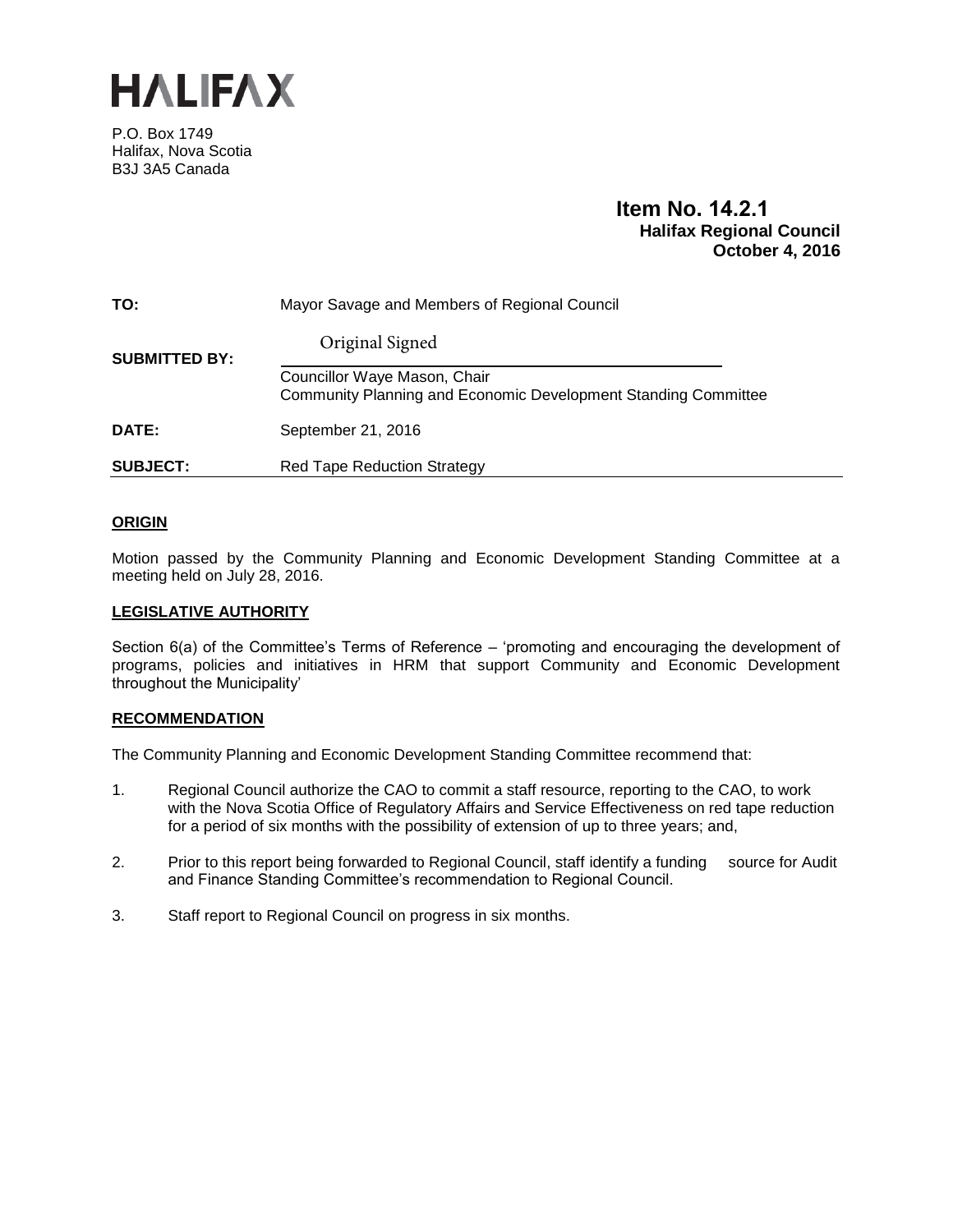# **BACKGROUND**

A staff report was provided to the Community Planning and Economic Development Standing Committee at the Committee's July 28, 2016 meeting.

### **DISCUSSION**

The Committee considered the report and passed a motion endorsing the staff recommendation.

### **FINANCIAL IMPLICATIONS**

The attached staff report addresses financial implications.

### **COMMUNITY ENGAGEMENT**

The Community Planning and Economic Development Standing Committee is a Committee of Regional Council comprised of six Councillors. The meetings are open to the public and the Committee's agendas, minutes, and reports can be viewed at Halifax.ca.

### **ENVIRONMENTAL IMPLICATIONS**

None.

# **ALTERNATIVES**

The Committee did not provided alternatives. The attached staff report provides alternatives.

# **ATTACHMENTS**

Attachment 1: Staff report dated July 18, 2016.

A copy of this report can be obtained online at http://www.halifax.ca/council/agendasc/cagenda.php then choose the appropriate meeting date, or by contacting the Office of the Municipal Clerk at 902.490.4210, or Fax 902.490.4208.

Report Prepared by: Sheilagh Edmonds, Legislative Assistant 902.490.6520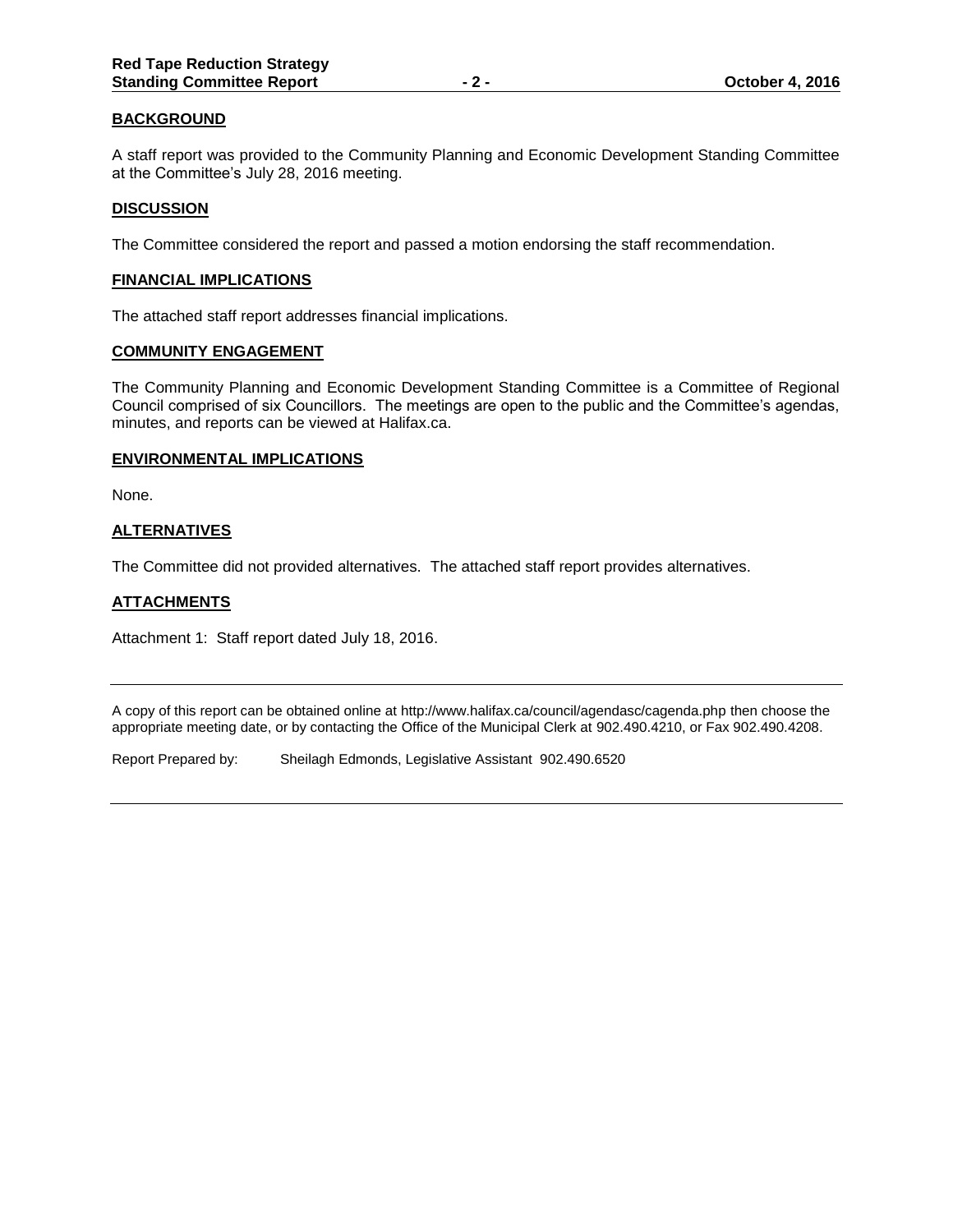

P.O. Box 1749 Halifax, Nova Scotia B3J 3A5 Canada

# **Item No. Community Planning and Economic Development Committee July 28, 2016**

| TO:                  | Chair and Members of Community Planning and Economic Development |
|----------------------|------------------------------------------------------------------|
| <b>SUBMITTED BY:</b> | Original Signed by                                               |
|                      | Maggie MacDonald, Managing Director, Government                  |
|                      | <b>Relations and External Affairs</b>                            |
| DATE:                | July 18, 2016                                                    |
| <b>SUBJECT:</b>      | <b>Red Tape Reduction Strategy</b>                               |

# **ORIGIN**

February 16, 2016: MOVED by Deputy Mayor Whitman, seconded by Councillor Nicoll that Halifax Regional Council request a staff report on the creation of a red tape reduction strategy for Halifax Regional Municipality. The report is to include consideration of a broad strategy inclusive of public engagement, stakeholder consultation to define red tape, best practices for its reduction, and an accountability framework inclusive of cost reductions and process enhancements. MOTION PUT AND PASSED UNANIMOUSLY.

# **LEGISLATIVE AUTHORITY**

The Halifax Regional Municipality Charter provides Council with the power to make policies and by-laws for a variety of purposes, including the regulation of certain activities.

# **RECOMMENDATION**

It is recommended that CPED recommend that:

- Regional Council authorize the CAO to commit a staff resource, reporting to the CAO, to work with the Nova Scotia Office of Regulatory Affairs and Service Effectiveness on red tape reduction for a period of six months with the possibility of extension of up to three years;
- prior to this report being forwarded to Regional Council, staff identify a funding source for Audit and Finance Standing Committee's recommendation to Regional Council; and,
- staff report to Regional Council on progress in six months.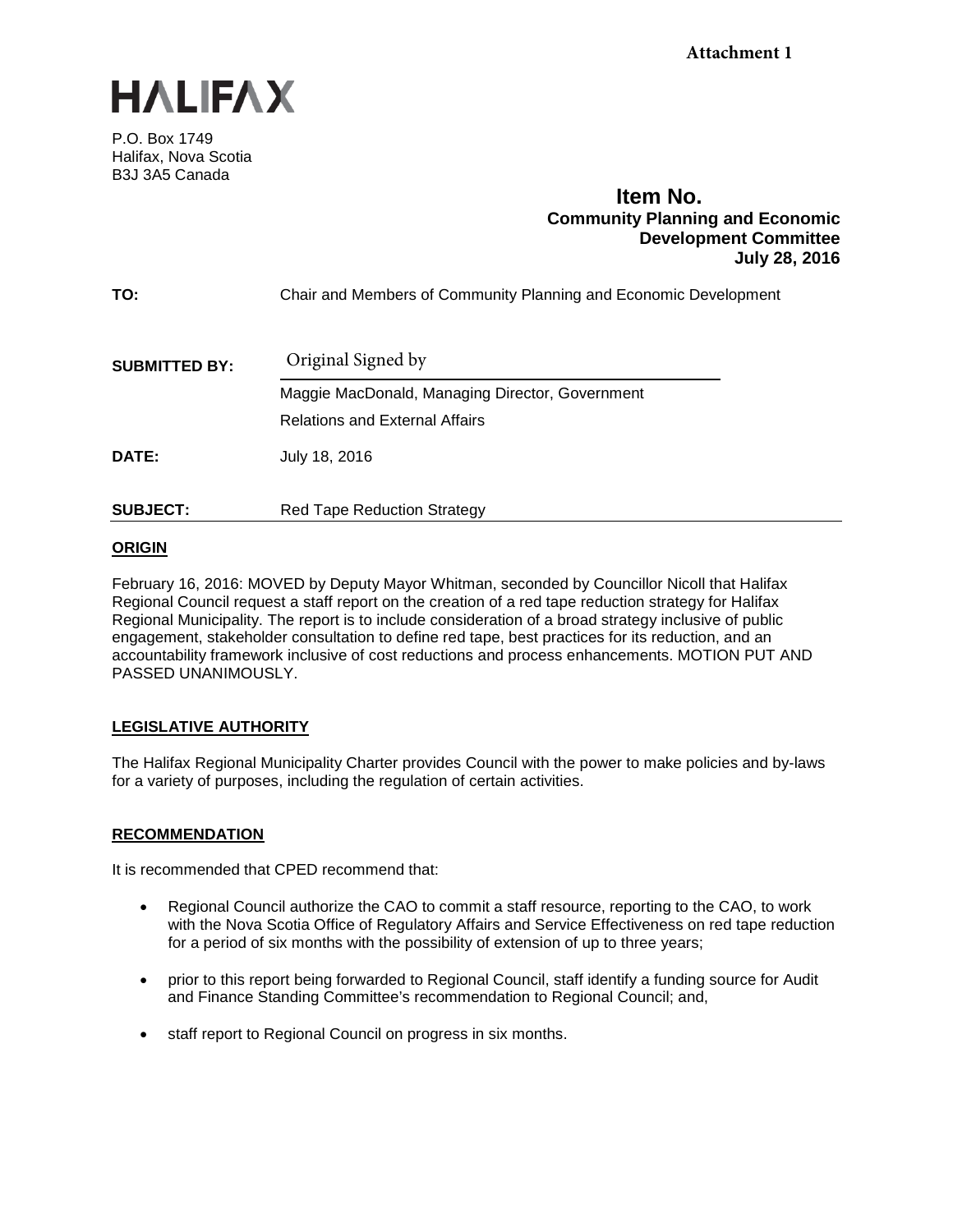# **BACKGROUND**

Red Tape can be defined as rules, regulations, and/or bureaucratic procedures and processes that are excessively complex and which: impose unnecessary delay, inaction and/or costs; that exceed their benefits; and/or that are no longer effective in achieving the purpose for which they were originally created. Unnecessary red tape frustrates businesses and citizens by stifling business growth and broader economic development, as well as day to day service delivery.

A key objective of the Halifax Regional Municipality's new economic strategy, the *Halifax Economic Growth Plan 2016-21*, is to make it easier to do business in Halifax. To this end, the economic strategy's two-year action plan commits to developing a municipal red tape reduction strategy.

# **DISCUSSION**

### **HRM Regulatory Authorities and Local Business Sentiment on Municipal Regulation**

HRM regulates business and individuals in a number of areas including planning and development, traffic and right of way (including vending, encroachments, sidewalk cafes, signage), solid waste, and fire prevention.

The Halifax Partnership's Business Retention and Expansion Program, SmartBusiness, provides insights into the business perceptions of, and specific issues with, government regulation in the municipality. Based on 3,037 company visitations between April 2014 and April 2016, the Partnership has found that businesses across Halifax express difficulties with regulation at all levels of government, particularly at the municipal and provincial levels.<sup>[1](#page-3-0)</sup>



*Table 1. Index of Business Opinions of Municipal Government Regulation (Scale -100% to +100%)*

<span id="page-3-0"></span> $1$  SmartBusiness findings are representative of a broad range of businesses, but are not statistically significant.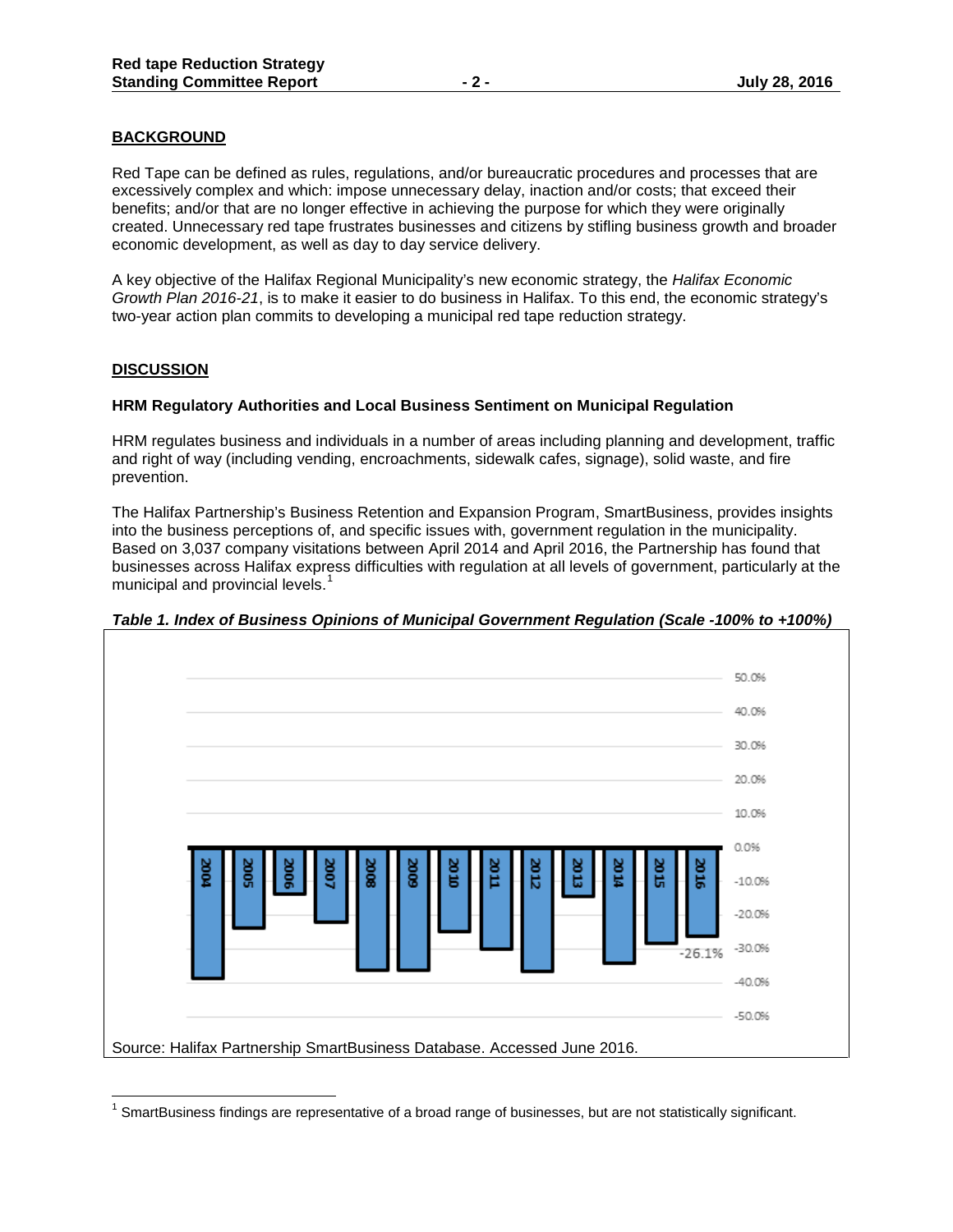Many more businesses rate regulatory systems Poor or Fair than those who rate them Good or Excellent. On an Index ranging from -100% (unanimously considered Poor) to +100% (unanimously considered Excellent), opinions of municipal regulation tend to vary between -25% and -40% depending on the type, size, and nature of the business interviewed.<sup>[2](#page-4-0)</sup>

According to the Partnership, critiques of municipal regulation are fairly consistent from business to business and have been centred on three main themes: urgency, information, and support. More specifically, businesses have felt that regulatory enforcers lacked a sense of urgency. The overall process of working with regulators was considered difficult due to a lack of feedback mechanisms. Businesses often felt it was difficult to figure out exactly what their regulatory problems were, which created confusion when working with enforcement officers. Many businesses expressed the need for regulatory enforcers to act as coaches, proactively helping businesses identify and satisfy regulatory requirements. Furthermore, some SmartBusiness clients felt the regulatory burden placed on small business was onerous.

HRM is currently clarifying, streamlining and making more effective regulations by, among other things:

- re-structuring of, and increased capacity within, the Planning and Development Business Unit to better manage workloads and meet development approvals service demands;
- with the Province of Nova Scotia, reviewing the *Halifax Regional Municipality Charter* (Charter) to, among other things, identify and reduce barriers to effective regulation;
- engaging the development industry through a Development Liaison Group (DLG) to better set development approvals service delivery priorities (meetings held on a bi-monthly basis);
- developing the Centre Plan which will replace four community plans and four land use by-laws with a new Secondary Municipal Planning Strategy for the Regional Centre;
- implementing the By-law Review Project that updates and consolidates municipal By-laws and Administrative Orders;
- re-designing and re-building the Halifax.ca website and developing a service strategy that will identify and prioritize municipal services to be provided through online, mobile friendly options;
- reviewing procurement policy and processes; and,
- benchmarking and communicating approvals' standards and timelines to the public.

While these measures are aimed at easing specific regulatory burdens, HRM has not adopted an overarching approach to regulatory review, development, and implementation – one that outlines the principles guiding all regulation, includes specific tools to quantify regulatory impacts on citizens and businesses, and ensures alignment between municipal and provincial regulations.

# **Province of Nova Scotia's Efforts in Red Tape Reduction**

<span id="page-4-0"></span> $^2$  Data from 2013 should be interpreted carefully. During this year, SmartBusiness activity focused much more heavily on Head & Regional Offices, with most of the visitations focused on those companies. Therefore, the 2013 data should not be seen as consistent with the rest of the series. However, this does illuminate that Head & Regional Office companies may have significantly higher opinions of the current regulatory framework than a typical company. These are companies which operate offices overseeing and managing smaller offices throughout the region or even the rest of the world.  $\overline{a}$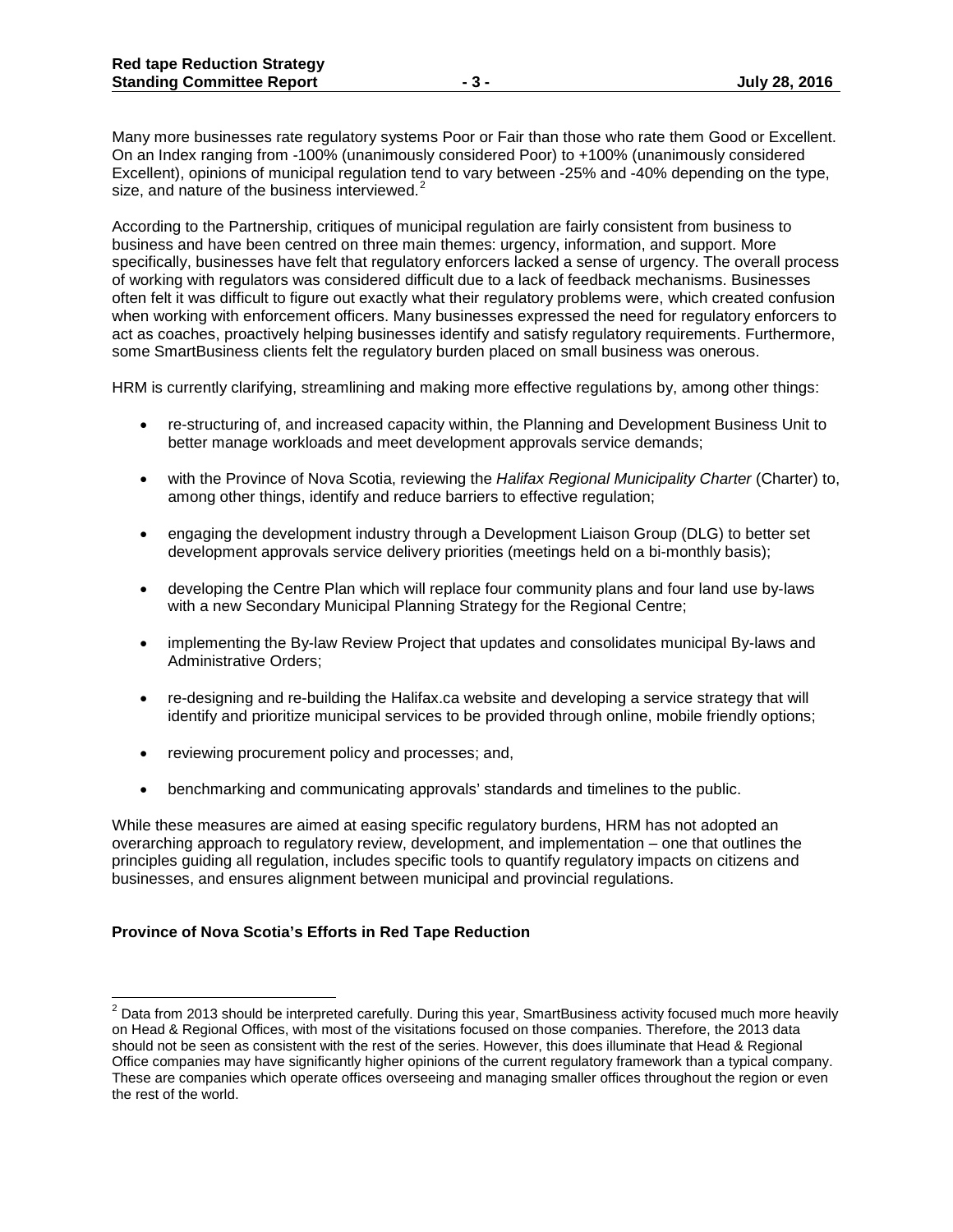Recent red tape reduction efforts by the Province of Nova Scotia highlight some of best practices in red tape reduction and provide an opportunity for municipal-provincial collaboration.

In March 2015, the Joint Office of Regulatory Affairs and Service Effectiveness (the Office) was created between Nova Scotia and New Brunswick with a mandate to "reduce the regulatory burden on citizens and businesses while protecting public health and safety, the environment and employee and consumer interests."[3](#page-5-0)

Since then, Prince Edward Island has joined the Office. Together, all three provinces have:

- **Adopted a Charter of Governing Principles for Regulation.** Nationally and internationally, leading jurisdictions in regulatory reform adopt clear and straightforward principles to guide regulators on when and how to regulate and, as importantly, when not to regulate. The core themes of the Charter are:
	- o regulation should be a public policy tool of last, not first, resort.
	- o government should favour non-regulatory options like education, voluntary compliance, and incentives if they can do the job.
	- $\circ$  if regulation is enacted, it should be in the lightest form possible, and based on analysis of the costs and benefits to business and government as well as its overall economic impact.
	- o the process of making regulations should be transparent, evidence-based, and consultative with affected parties.
- **Enacted the Regulatory Accountability and Reporting Act.** The Act refers to the Charter, establishes the Office, requires the Office to produce an annual report outlining progress and future goals and objectives; and, requires a review of the Office after three years to ensure that it provides value to its respective governments.
- **Committed to adopting a common model for measurement.** A regulatory assessment and costing tool is under development, soon to be piloted, as well as approaches to measuring the cumulative burden and the impact of initiatives and efforts to reduce the overall burden.
- **Identified immediate regulatory reforms to be undertaken.** These include aligning dates for minimum wage changes, aligning record-keeping requirements for employers, and moving to common procurement procedures and documents.<sup>[4](#page-5-1)</sup>

HRM staff have had preliminary discussions with the Office on potential collaboration on regulatory reform.

# **Proposed Red Tape Reduction Approach**

#### *HRM Embedded Employee at the Province of Nova Scotia*

It is proposed that, in a concerted effort to reduce red tape, HRM commit a staff resource to work with the Nova Scotia Office of Regulatory Affairs and Service Effectiveness for a period of six months with the possibility of extension of up to three years. Reporting to the CAO, the resource will advise the municipality on:

 $^3$  Province of Nova Scotia new release, May 12, 2015. Accessed July 12, 2016, at:  $\overline{a}$ 

<span id="page-5-1"></span><span id="page-5-0"></span>[http://novascotia.ca/news/release/?id=20150512004.](http://novascotia.ca/news/release/?id=20150512004)<br><sup>[4](http://novascotia.ca/news/release/?id=20150512004)</sup> The Joint Office of Regulatory Affairs and Service Effectiveness 2015/16 Annual Report, accessed July 14, 2016 at: <http://novascotia.ca/regulatoryopportunity/report/documents/Annual-Report-2015-2016-Booklet.pdf>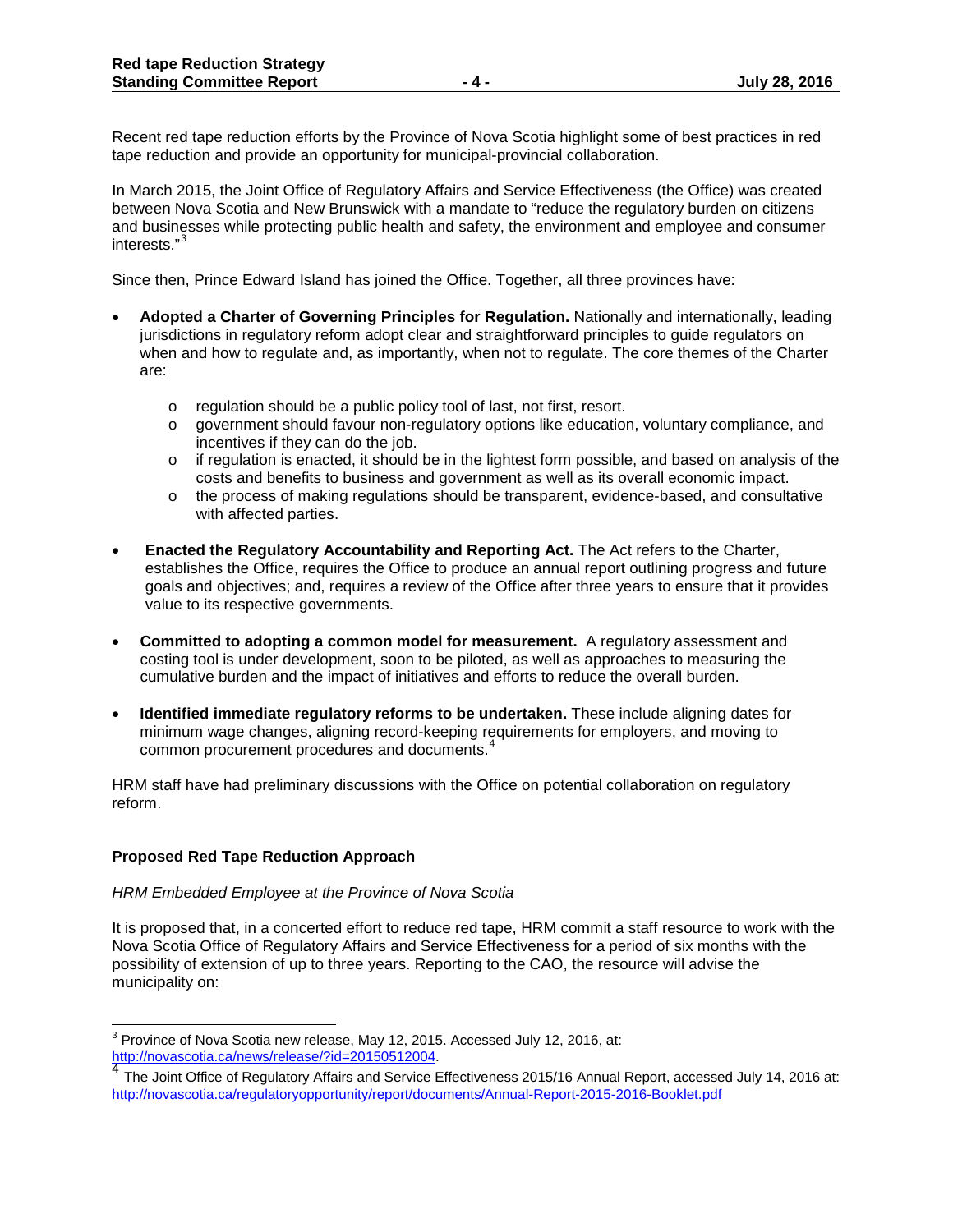- ways HRM can align its red tape reduction work with the Province of Nova Scotia and reduce regulatory burdens through changes to the Halifax Charter;
- principles Regional Council could adopt to guide all future regulation development and reform;
- regulatory "red tape" barriers to private sector job creation and business growth;
- strategic opportunities to reduce, streamline or eliminate regulatory red tape barriers and to improve customer service immediately and over the long term,
- methods to evaluate the economic impacts of existing and proposed regulations to HRM, the business community and citizens;
- how best to engage the public on red tape reduction;
- monitoring and reporting procedures to be used in the long-term; and,
- ways of ensuring a level playing field for businesses without compromising public policy objectives such as the environment, health and safety, and public protection.

In addition to working with the Office and external stakeholders, the employee will liaise with the Halifax Partnership, HRM staff, and report through the CAO's Office. The primary focus of the exercise will be on business regulation. This is in order to focus on the five-year objective of making Halifax an easier place to do business, contained in the *Halifax Economic Growth Plan 2016-21.*

Activities will be reported back to Council after the employee has been embedded for six months and annually thereafter.

# **FINANCIAL IMPLICATIONS**

Full-time salary and benefits in the range of \$75,000-\$125,000 per year are required for this project. If the project is approved by CPED, staff will identify a funding source for 2016-17 for Audit and Finance Standing Committee's recommendation to Regional Council. Funding in future years' will be subject to annual budget approval by Regional Council.

# **RISK CONSIDERATION**

There are no significant risks associated with the recommendation in this report.

# **COMMUNITY ENGAGEMENT**

There was no community engagement in the preparation of this report.

### **ENVIRONMENTAL IMPLICATIONS**

There are no environmental implications stemming from this report.

# **ALTERNATIVES**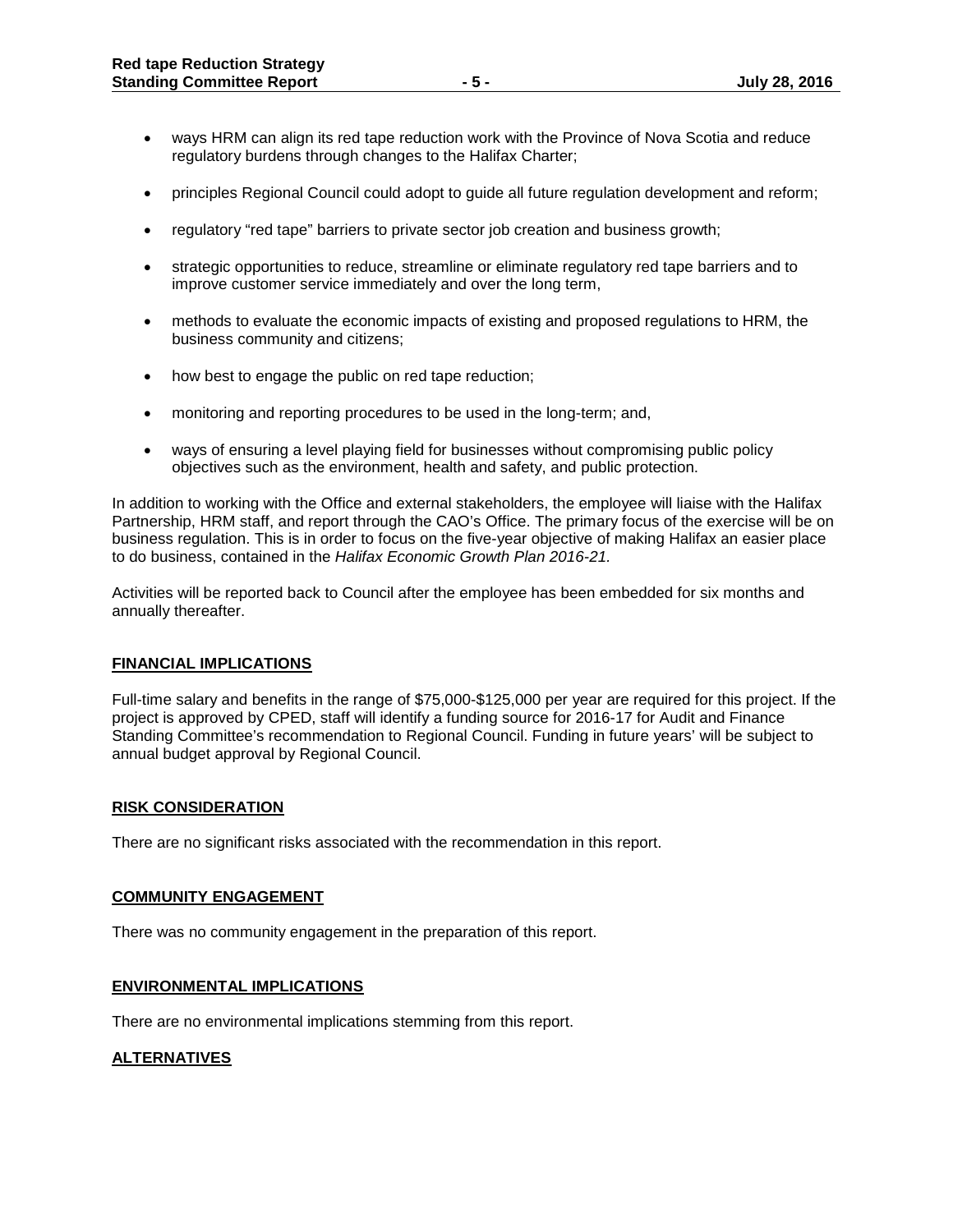# **Alternative 1: Status quo.**

This is not recommended as red tape reduction is an action identified in the *Halifax Economic Growth Plan 2016-21 Action Plan.* 

# **Alternative 2: Establish a Halifax Partnership-led Advisory Committee to develop a Red Tape Reduction Plan.**

A Halifax-Partnership-led Advisory Committee would be created to guide the development of a Red Tape Reduction Plan for the municipality. Its tasks would be the same as those of the proposed dedicated staff resource outlined above. The plan would build in close collaboration with the Office.

A small working group led by the CAO's Office that includes Partnership and HRM staff, as well as key stakeholders will undertake research and the targeted consultations, and synthesize feedback. It will draft all key documents for the Advisory Committee's input.

The plan's development would include six phases:

- *Project planning* the Working Group will develop a detailed project plan;
- *Research* a best practices review and contextual analysis will be undertaken;
- *Industry discussions* targeted industry discussions will be held with representatives from the development, small and micro-business, restaurant, retail, and other industries.
- *Interim report* -- findings from research and industry consultations will be reported back to the CAO. At this point, findings will be reported on to Regional Council. The public consultation component of the plan will also be scoped.
- *Validation of findings* internal and external engagement will be undertaken to gauge initial findings to inform the final report's recommendations.
- *Final report* a final report will be produced for the CAO and reported back to Regional Council.

The first four phases of the project – project planning, research, industry discussions and the preparation of the interim report – would be undertaken within existing budgets. The interim report would address whether additional funding would be required to undertake the final stages of the project – validation of findings, the final report, and implementation.

This approach is not recommended since it would duplicate much of the research and stakeholder discussions already undertaken by the Joint Office of Regulatory Affairs and Service Effectiveness.

\_\_\_\_\_\_\_\_\_\_\_\_\_\_\_\_\_\_\_\_\_\_\_\_\_\_\_\_\_\_\_\_\_\_\_\_\_\_\_\_\_\_\_\_\_\_\_\_\_\_\_\_\_\_\_\_\_\_\_\_\_\_\_\_\_\_\_ A copy of this report can be obtained online at http://www.halifax.ca/commcoun/index.php then choose the appropriate Community Council and meeting date, or by contacting the Office of the Municipal Clerk at 902.490.4210, or Fax 902.490.4208.